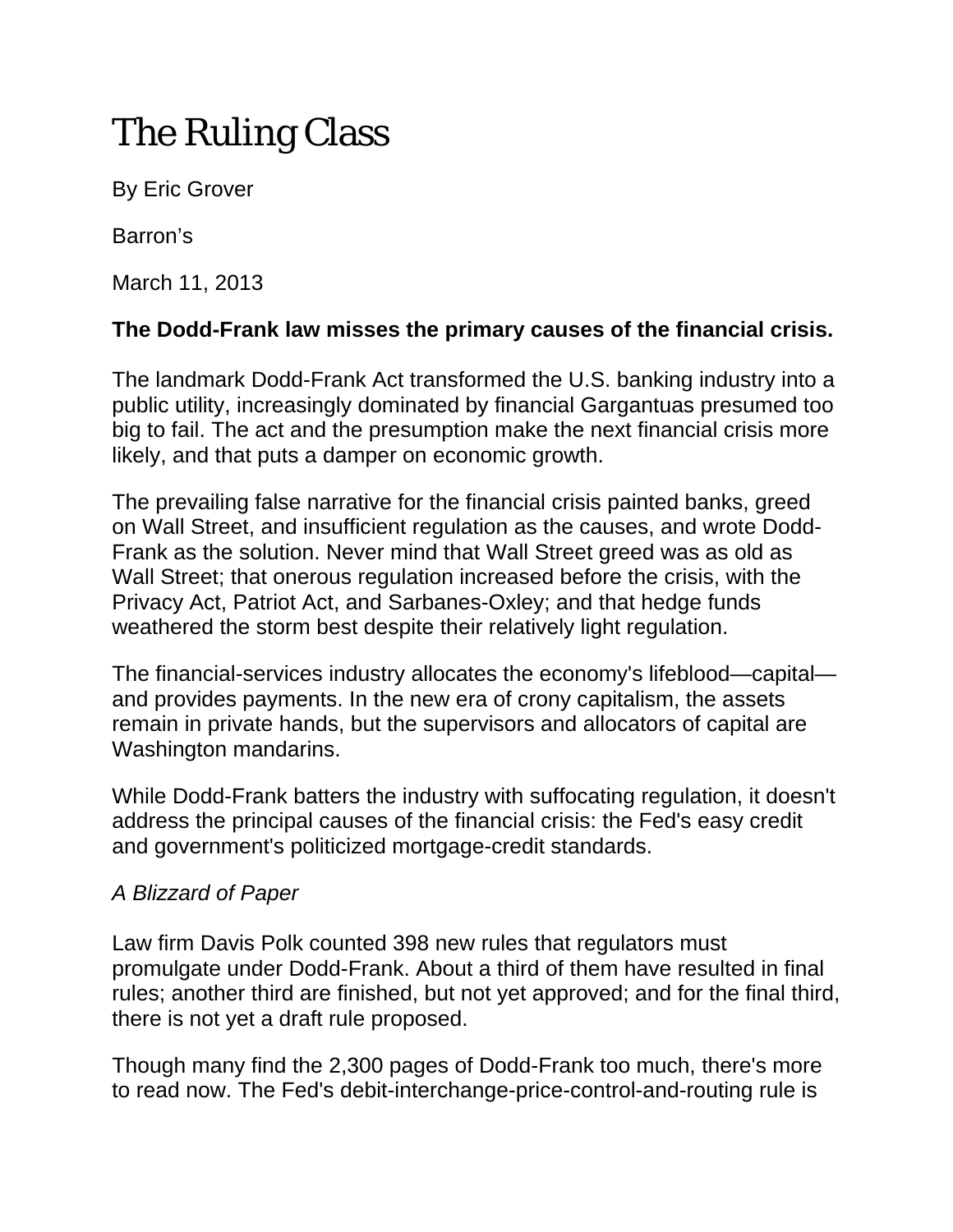307 pages, the Consumer Financial Protection Bureau's qualified-mortgage rule is 804 pages, and its mortgage-servicing rule is 753 pages. The CFPB also can rule without writing rules. It can define any consumer financial product as abusive and move against its sponsors.

Regulators didn't anticipate the Great Depression, the savings-and-loan crisis of the 1980s, or the 2008 financial debacle. The herd of like-thinking regulators probably will miss the next crisis, or even bring it closer, just as it did the last time.

Washington's "affordable housing" goals for Fannie Mae and Freddie Mac created fierce competition throughout the banking system to find riskier borrowers to satisfy them. Consequently, by 2008 there were 28 million subprime or otherwise high-risk mortgages, three-quarters of which were held or guaranteed by Fannie, Freddie, and the Federal Housing Administration. With the CFPB joining forces with them to define qualified mortgages, government remains the U.S.' chief mortgage underwriter. Political pressure to degrade credit standards, prop up housing prices, and promote home ownership will sow the seeds of another crisis.

In our brave new world, financial services are critical to prosperity. In 1870, bank assets were 20% of U.S. gross domestic product. By 2011, they had mushroomed to 117% of GDP, and assets of nonbank financial institutions were another 220% of GDP.

### *Quest for Value*

Dodd-Frank constipates and politicizes capital allocation and financialservices innovation vital to healthy, sustainable economic growth. The creative ferment of thousands of competing financial institutions, each permitted to prosper, innovate, and fail, would more ruthlessly and effectively manage risk than the savviest regulators. Competition would continuously allocate capital away from underperforming financial institutions to those delivering greater value for consumers and businesses.

Former Sen. Chris Dodd and former Rep. Barney Frank assured the country that their law ended the policy of too-big-to-fail. Instead, under Dodd-Frank's Orwellian regime, all banks are equal, but some are more equal than others. Dodd-Frank labels 38 bank holding companies with more than \$50 billion in assets as "systemically important." Management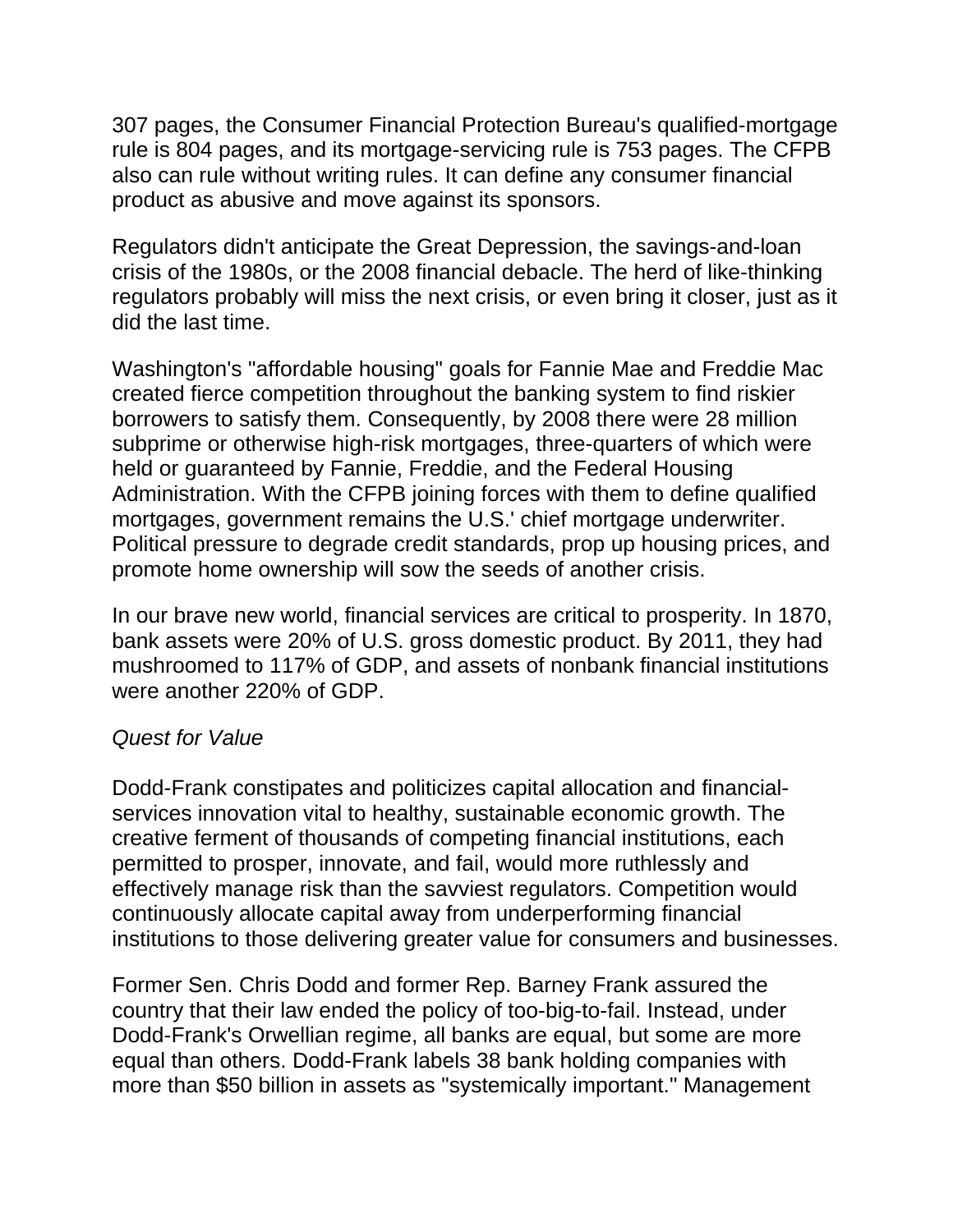and markets see them as government-sponsored enterprises that are too big to fail.

The Financial Stability Oversight Council can designate nonbanks as systemically important also, and it can make financial institutions that provide clearing, settlement, or payment activities eligible for Fed bailouts. This makes state support of the largest U.S. financial institutions very clear, if not explicit. The FSOC has designated eight clearinghouses as systemically important, each with access to Fed credit. Since regulators are hard-wired to extend their turf, it's a safe bet that the council will tag large insurance carriers, hedge funds, mutual funds, and finance companies as systemically important.

Meanwhile, the banks that are too big to fail are getting bigger. From 1995 to 2009, assets of the six largest banks increased from 18% of GDP to 68%. During the financial crisis, the top 10 banks increased their share of industry assets from 68% to 77%. At regulators' urging, Bank of America scooped up Countrywide and Merrill Lynch, Chase acquired Bear Stearns and Washington Mutual, and Wells Fargo absorbed Wachovia. None of the acquiring banks are better off for the experience, but consolidation means that regulators can direct a handful of Goliaths, instead of thousands of vigorously competing smaller institutions.

### *Middle Ground*

Nobody suggests that government isn't needed. But Washington should play the role of night watchman and lender of last resort to otherwise sound financial institutions strapped for liquidity because of a panic. It should not be the central planner of banking.

With Democrats controlling the White House and Senate, the chances of repealing Dodd-Frank are bleak. Ending the implicit policy of too-big-to-fail may be possible, if lawmakers of both parties can recognize advantages.

Many Democrats are hostile to big financial institutions and don't want to give them bailouts. Most Republicans don't want Washington picking winners and losers, and also oppose bailouts. With bipartisan leadership, a coalition could be forged to drive a stake through the heart of too-big-tofail.